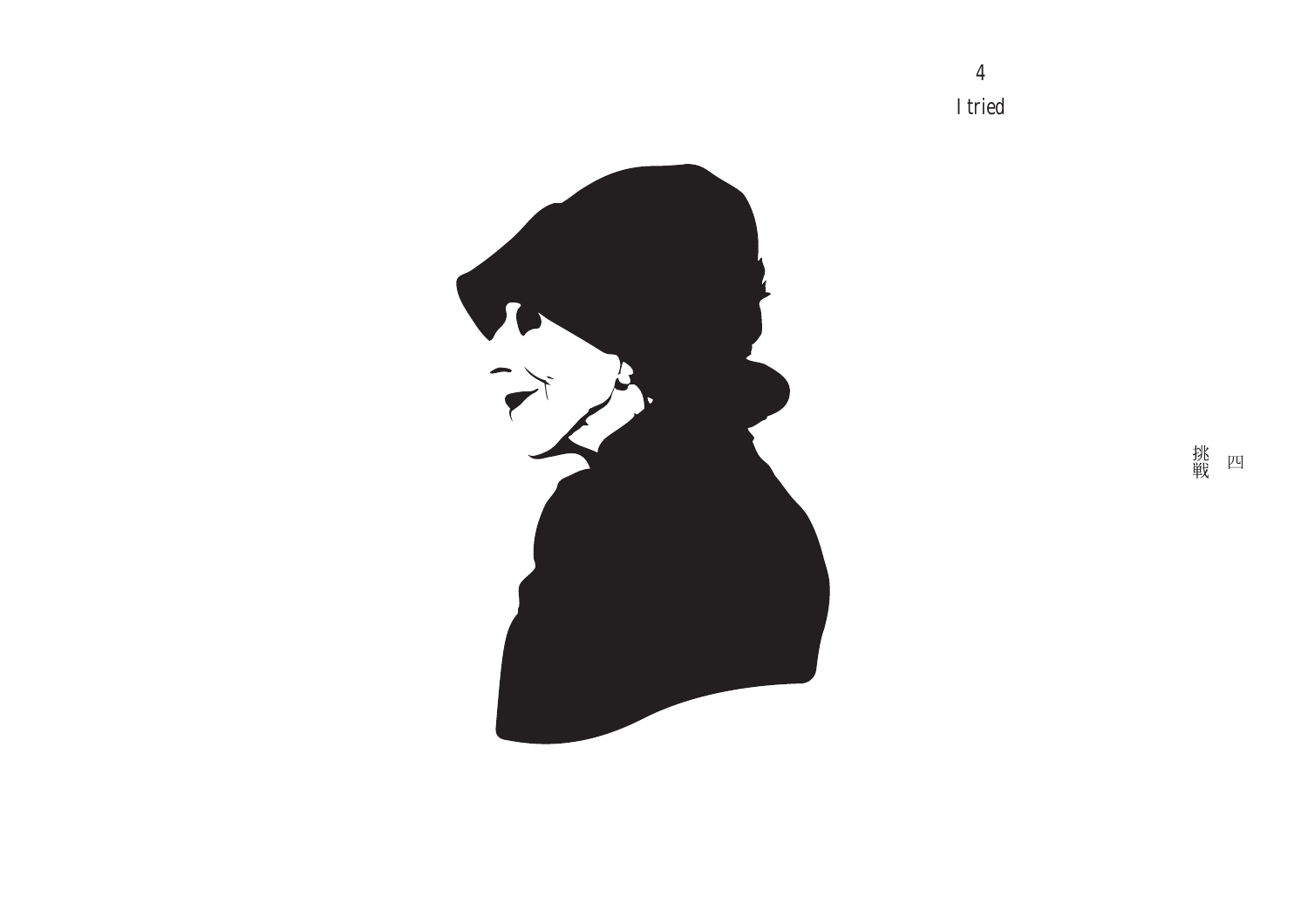のケニア)のコーヒー農園に移住するためである。約し、翌年船でアフリカへと旅立った。結婚し、ブ又いとこにあたるスウェーデン人男爵のブロール散漫で実を結ばぬままに終わった。その後191 画家 った。カーアン・ブリクセン当時28歳。 作家として、 ヒー農園に移住するためである。 ŧ しくは自称 !するためである。農場の購入資金は若い二人の家族が用意したものだヱった。結婚し、プロールが少し前に買ったイギリス領東アフリカ(後八男爵のプロール・プリクセン=フィネケ(1886~1946)と婚に。その後1912年12月にカーアン・ディーネセン(結婚前の姓)は「上流社会」の住人として白己主張してやろうという青年時代の試みは



After the scattered and rather fruitless attempts of her youth to assert herself as a painter, writer, or participant in "higher society", as she herself called it, Karen Dinesen (her name before marriage) became engaged in December 1912 to her second cousin, the Swedish Baron Bror von Blixen-Finecke (1886-1946), and the year after she travelled by ship to Africa in order to get married and move into the coffee farm in British East Africa (later Kenya) that her fiancé had purchased some time before.The money for the purchase came for the families of the two young people. At that point, Karen Blixen was 28 years old.

Chapter 4 / Part 1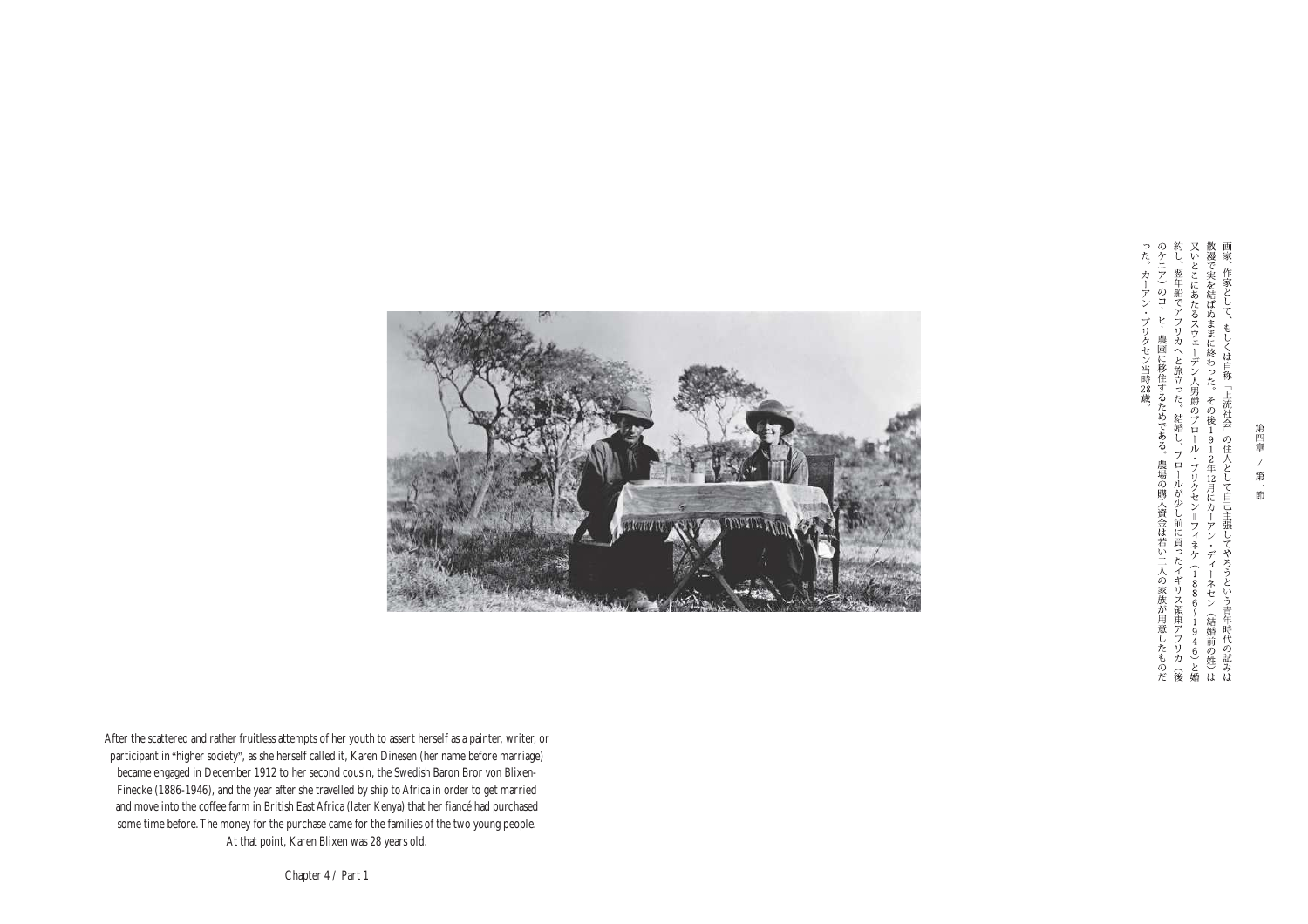た『観客』の編集者ヴァルデマ・ヴィーゼルに数編の物語を送り、彼は、作は出版社Gadが発行する『雑誌』(Magasin) に。彼女は、当時のデンマ いブリクセンは1 907年に物語を二作出版できた。 一作は定期刊 物  $\frac{1}{9}$ 『観客』(Tilskueren)に、もう 906年10月17日に以下のク文学第一人者の一人であ

す(…)この女性作家には確かに才能があります」と。 いて良く書けているので、幻想的娯楽小説の類が必要となれば『観客』にこの作品を載せたいと思いま「物語『世捨て人』に関しては、長さが気になるところです。それ以外は大層風変わりで、多くの点にお ように返信した



In 1907, she succeeded in having two of her tales published, one in the periodical *Tilskueren*, the other in *Gads danske Magasin*. She had submitted a couple of stories to the editor of *Tilskueren*, Dr. Valdemar Vedel, one of the leading Danish men of letters at that time, and he wrote in his reply of 17 October 1906, among other things: "Length is also what gives me concern with respect to the tale about 'The Hermits'. It is otherwise so unique and on many points so well done that I would like to accept it for *Tilskueren*, which needs this kind of imaginative entertainment...There is certainly talent in the authoress."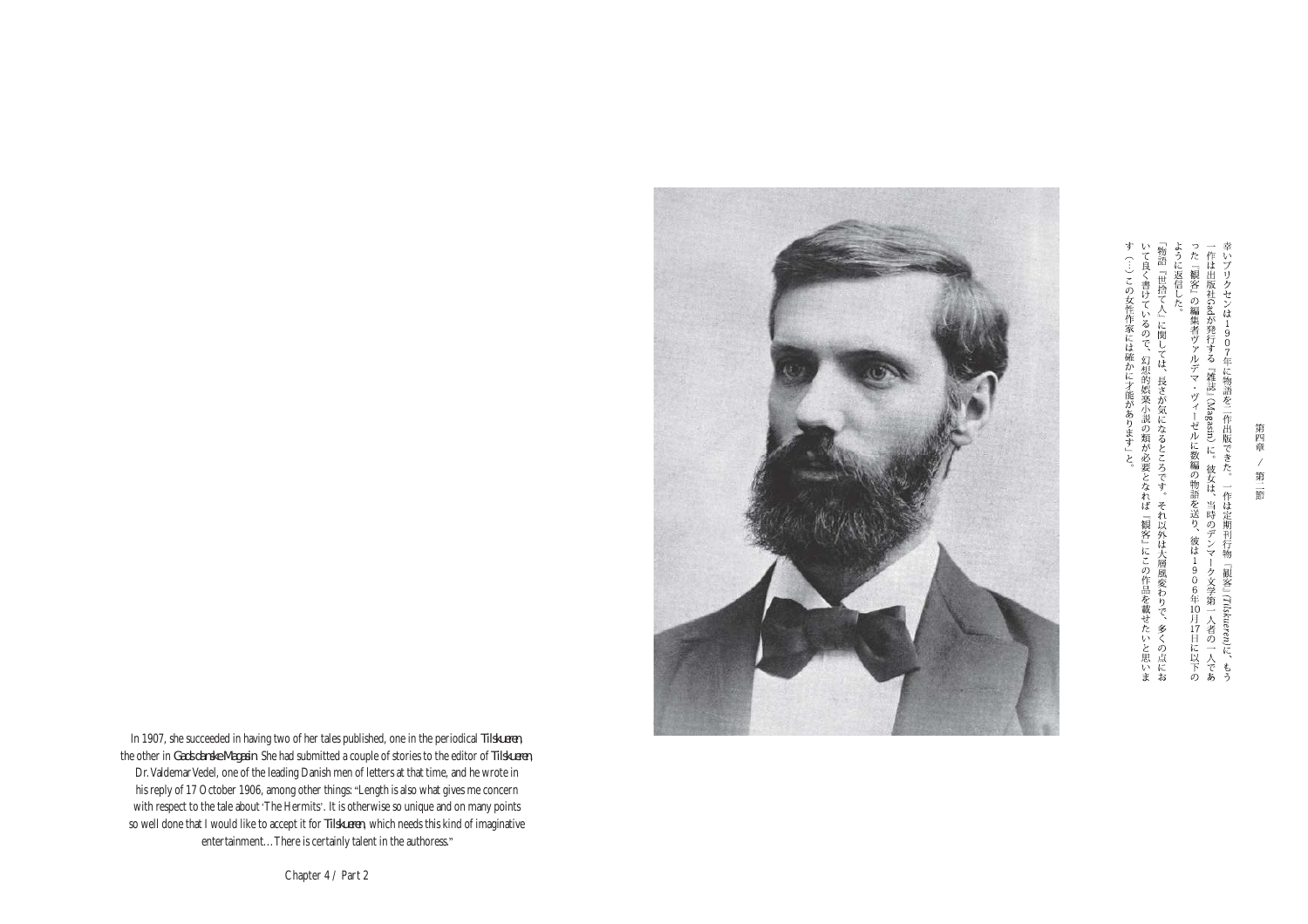

The Danish art historian Mario Krohn (1881-1922) belonged to young Karen Blixen's circle of friends. He was in love with her and helped get a third of her "true stories" published:"The Family de Cats", which came out in *Tilskueren* in 1909. Not until 16 years later did Karen Blixen again have her work published.

出版することになる。<br>貸した。1909年に『猫家族』が『観客』に掲載された。その後ようやく16年後に彼女は再び一作品を友人仲間の一人だった。彼はカーアンに惚れ込み、三作目の作品『ありうる話』が公刊されるのに手をデンマークの美術史家のマリオ・クローン(1881~1922)はカーアン・ブリクセンの若い頃の

Chapter 4 / Part 3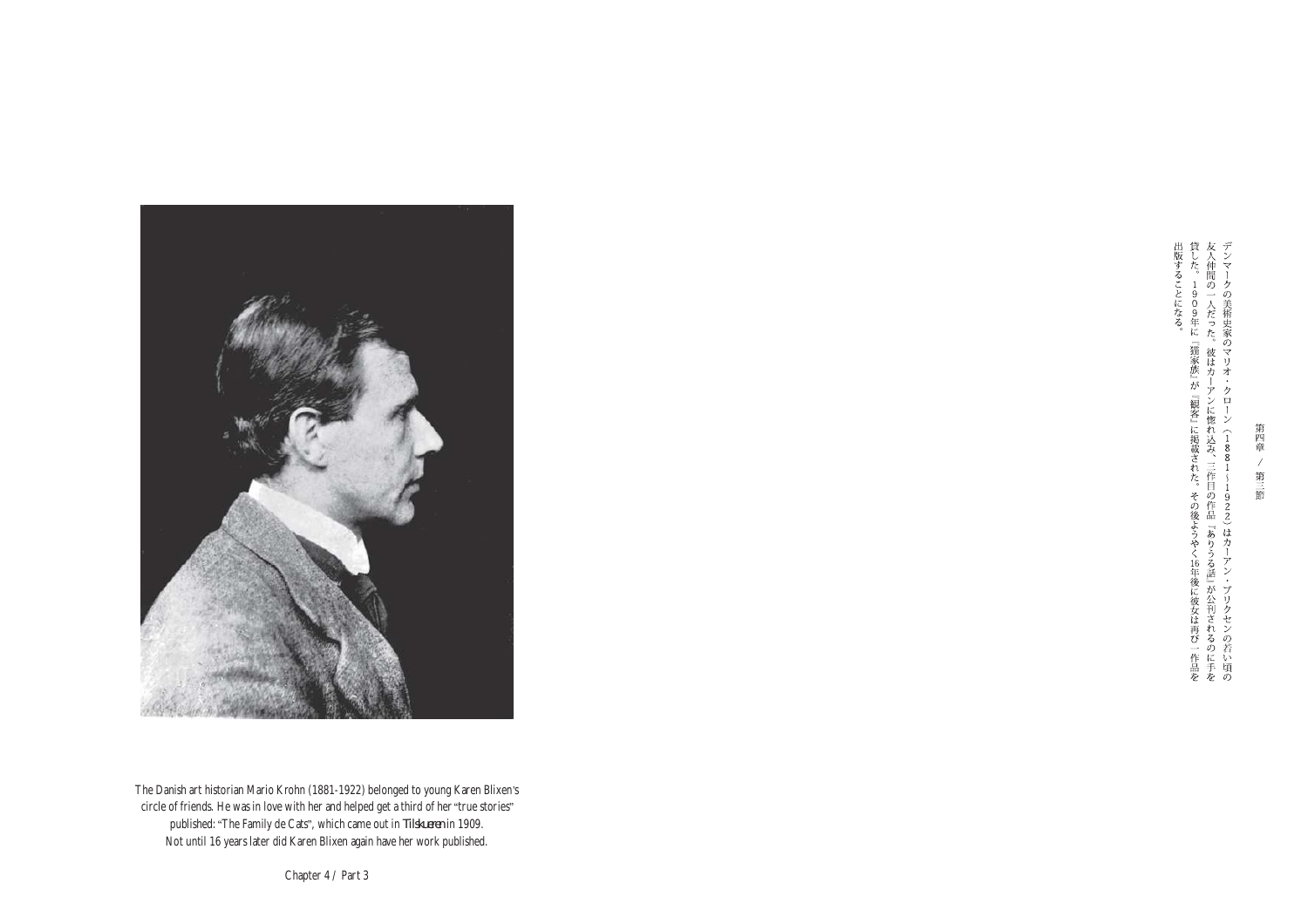Tamilun de Cato

En vitnatamo som tolango or ocute som or doer her as ragmer to hanrice aar siden los Himlen arez Taine drimme cambe un names i cando-Handlin Not denove klare venme iem, mellem de voit le vos chras so de vuis pronne as tarese Baase des evenmuse i den mis man der ise pad Taxone endorse over stinirson igo Vanalin on Tallorne a Palinson la son sea chair com en Rosenvas inse i Shen var imme aur dungur from in fin gloen Taas is sulling he har ins dir, or gaient. be- so. ance tome as Risen as in Time our so ste i sen from sen hand a Re is smake belowns our drawing as lemban as cont to or fields. dom i ander andr himmer caniaseto aand hand den gamie en vinc de 25 : além Ramme par agos as in tillado mes paa vine Etarios more der alle as entres som naved mis deur angler présence a sui-

A manuscript page from her youth when Karen Blixen published various stories under the Native American pseudonym Osceola. This is the introduction to the tale "The Family de Cats".